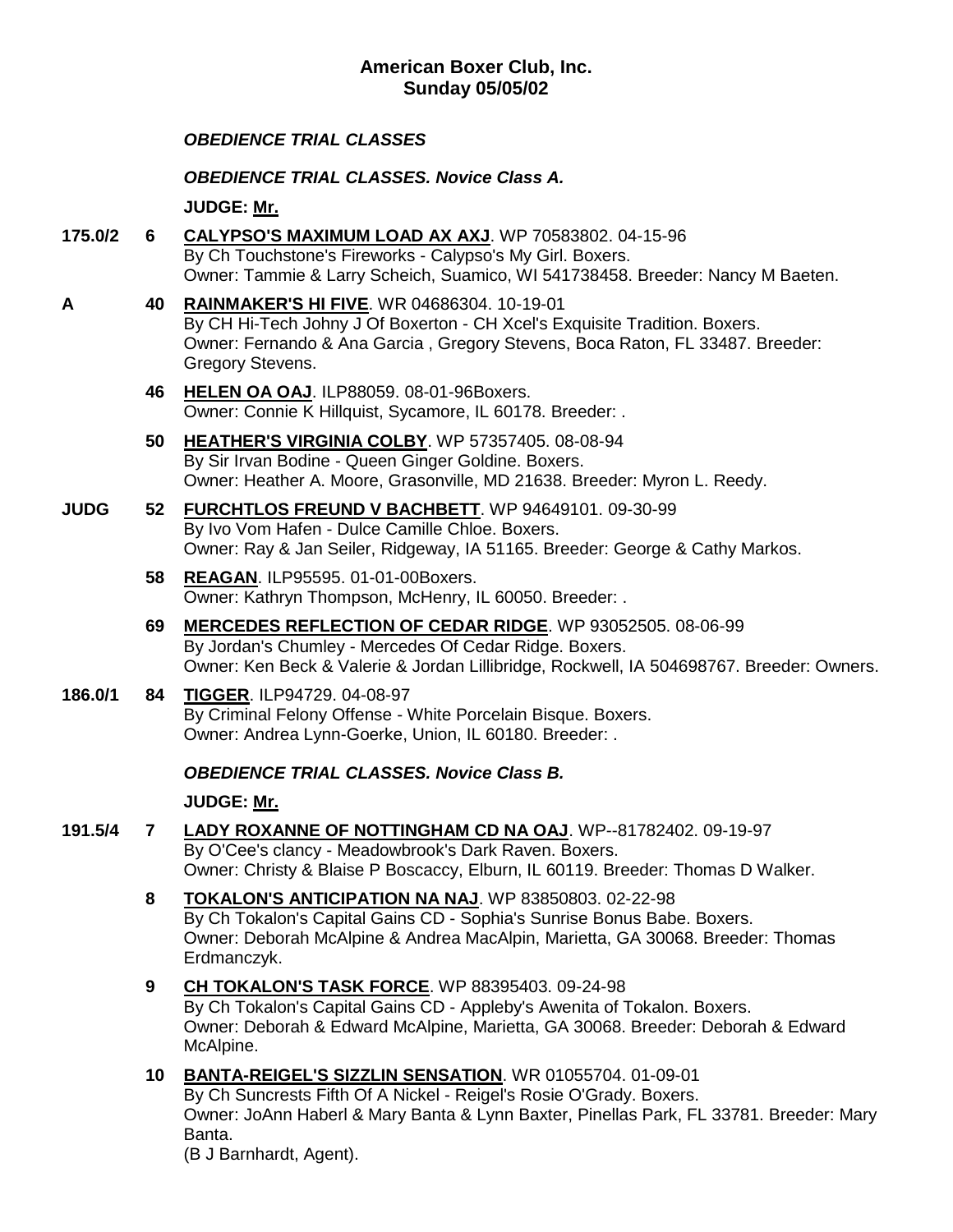- **11 [CH RYZINGSTAR'S U GO GIRL](http://www.infodog.com/my/drlookup2.htm?makc=WP%2093182301&mdog=Ch+Ryzingstar%27s+U+Go+Girl&wins=all)**. WP 93182301. 07-10-99 By Ch Holly Lane's Wild As The Wind - Ch Ryzingstar Trouble Maker. Boxers. Owner: Sandy Vergamini & Howard Engel & Patricia Healy, Aurora, CO 80013. Breeder: Howard E Engel & Patricia Healy.
- **12 [LUCY ANNABEL](http://www.infodog.com/my/drlookup2.htm?makc=WP%2084995604&mdog=Lucy+Annabel&wins=all)**. WP 84995604. 04-11-98 By Acosta's Apollo Creed - Gold Medal's Uptown Girl. Boxers. Owner: Patrick & Claudia Moder, Green Bay, WI 54304. Breeder: Michael Acosta.

#### **195.0/2 17 [SWEET GEORGIE GIRL](http://www.infodog.com/my/drlookup2.htm?makc=WR%2003765206&mdog=Sweet+Georgie+Girl&wins=all)**. WR 03765206. 07-19-01 By Ch Heart Acres Formal Attire - Sweet'r Th'anne Whine. Boxers. Owner: James P & Ruth M Hutchins, Cincinnati, OH 452241406. Breeder: Ruth M Hutchins.

- **19 [SWEET BEAU REGARDS 2 YOU](http://www.infodog.com/my/drlookup2.htm?makc=WR%2003765205&mdog=Sweet+Beau+Regards+2+You&wins=all)**. WR 03765205. 07-19-01 By Ch Heart Acres Formal Attire - Sweet'r Th'anne Whine. Boxers. Owner: James P Hutchins & Ruth M Hutchins, Cincinnati, OH 452241406. Breeder: Ruth Hutchins.
- **22 [BANTAS BWITCHN SNUGGLE BUNNY](http://www.infodog.com/my/drlookup2.htm?makc=WP%2081764902&mdog=Bantas+Bwitchn+Snuggle+Bunny&wins=all)**. WP 81764902. 10-15-97 By Ch Timoshaw Scarborough Royale CD - Brentwoods Barta Spitfire CD. Boxers. Owner: Tracy Moss & Mary Barta, St Petersburg, FL 33710. Breeder: Mary Barta.
- **31 [SUNCHASE'S DIRTY WHITE BOY](http://www.infodog.com/my/drlookup2.htm?makc=WP%2099510502&mdog=Sunchase%27s+Dirty+White+Boy&wins=all)**. WP 99510502. 08-01-00 By Ch Hi-Tech Johnny J Of Boxerton - Ch Sunchase's Suicide Blonde UDX, OA, OA. Boxers.

Owner: Tracy L Hendrickson, Broken Arrow, Ok 74012. Breeder: Owner.

**32 [SUNCHASE'S BLONDE MOMENT](http://www.infodog.com/my/drlookup2.htm?makc=WP%2099510501&mdog=Sunchase%27s+Blonde+Moment&wins=all)**. WP 99510501. 08-01-00 By Ch. Hi-Tech's Johnny J Of Boxerton - Ch. Sunchase's Suicide Blonde, UDX, OA,. Boxers.

Owner: Tracy Hendrickson, Broken Arrow, OK 74012. Breeder: Owner.

- **181.0 33 [CH BERLANE'S CAUSIN AN UPROAR](http://www.infodog.com/my/drlookup2.htm?makc=WP%2081378501&mdog=Ch+Berlane%27s+Causin+An+Uproar&wins=all)**. WP 81378501. 10-12-96 By Ch Bridgewood's B K Kahuna - Berlane's Just Causin Kaos. Boxers. Owner: Karen Oxtoby & Ron Berry & Sharon Berry, Red Deer, CN T4N3S1. Breeder: Ron Berry & Sharon Berry.
- **180.0 36 [HEART ACRES BRONZE OF KARJEAN CD OA OAJ](http://www.infodog.com/my/drlookup2.htm?makc=WP%2083814503&mdog=Heart+Acres+Bronze+Of+Karjean+CD+OA+OAJ&wins=all)**. WP 83814503. 02-25-98 By Ch Josha's Linebacker CD - Heart Acres Mistree Karjean. Boxers. Owner: Peggie Makowski, Mentor, OH 44060. Breeder: Carol Nesbitt & Priscilla Kilman.
- **189.0 38 [CH BARGARY'S RAZZMATAZZ NA](http://www.infodog.com/my/drlookup2.htm?makc=WP%2079292201&mdog=Ch+Bargary%27s+Razzmatazz+NA&wins=all)**. WP 79292201. 06-20-97 By Beaucoup de Fierte' CD - Ch Lonestar's Tallahassee. Boxers. Owner: Barbara & Gary Wadge, Lacombe, LA 70445. Breeder: Barbara & Gary Wadge. (Terri Galle, Agent).
	- **39 [HELDENBRAND'S RECORD BREAKER CD](http://www.infodog.com/my/drlookup2.htm?makc=WP%2081476501&mdog=Heldenbrand%27s+Record+Breaker+CD&wins=all)**. WP 81476501. 10-26-97 By CH Red Clay's O Henry Of Karizma - Heldenbrand Trail Teaser. Boxers. Owner: Warren E King & Donna King, Union Star, MO 64494. Breeder: James & Karen Emerson & Elvinia & Andy Heldenbrand.
- **190.0 43 [CH CLOUATE'S LADY BANDIT.COM CD](http://www.infodog.com/my/drlookup2.htm?makc=WP%2094949203&mdog=Ch+Clouate%27s+Lady+Bandit.Com+CD&wins=all)**. WP 94949203. 11-11-99 By Ch Shalsade's Bouncing Bandit - Irish Brogue O'Burks. Boxers. Owner: Connie Back & Susan Kelly, River Ridge, LA 70123. Breeder: Claire Clouate & Susan Kelly.
- **196.0/1/H 47 [KIMKAR'S HIGHBORN TUG CD NA OAJ](http://www.infodog.com/my/drlookup2.htm?makc=WP%2075081602&mdog=Kimkar%27s+Highborn+Tug+CD+NA+OAJ&wins=all)**. WP 75081602. 01-04-97 By Kimkar's New Kid In Town - Kimkar's Take It Easy. Boxers. Owner: Anita & Timothy Ranieri, Malta, IL 60150. Breeder: Carol Korpal.
- **191.0 48 [MEDOUSA'S READY TO RUMBLE](http://www.infodog.com/my/drlookup2.htm?makc=HN540712CAN&mdog=Medousa%27s+Ready+To+Rumble&wins=all)**. HN540712CAN. 07-16-98 By Marko's Dont Mess With Texas - Medousa's Rising Phoenix. Boxers.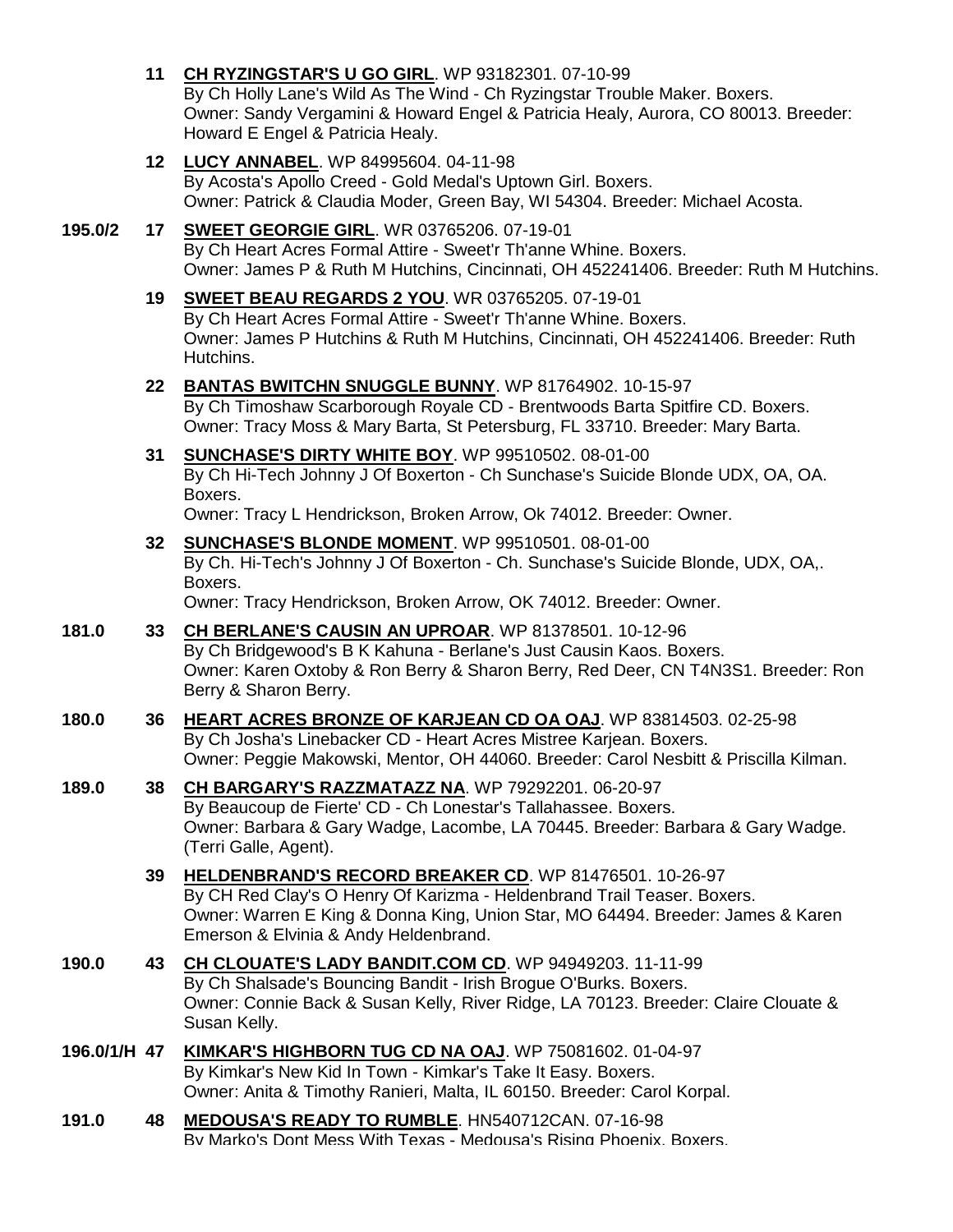Owner: Chris R & Mary Marko, Winnipeg, CN R2p 2H6. Breeder: Mary O E Marko.

- **54 [PENSTAR'S INTREPID](http://www.infodog.com/my/drlookup2.htm?makc=WP%2069768901&mdog=Penstar%27s+Intrepid&wins=all)**. WP 69768901. 04-18-97 By Ch Stephlyn's Strictly Business - Pentastar's Photo Flash. Boxers. Owner: Patrick & Diane Peluso, Union, IL 60180. Breeder: Louis J Schultz Jr & Connie Schultz. **56 [CH BAVARIA'S INTO THE MYSTIC](http://www.infodog.com/my/drlookup2.htm?makc=WP%2099167607&mdog=Ch+Bavaria%27s+Into+The+Mystic&wins=all)**. WP 99167607. 09-11-00 By Ch Interlude's Bavarian Hummel - Bavaria's Breakfast At Tiffany's. Boxers. Owner: Amy & Todd Bieri, Island Lake, IL 60042. Breeder: Vera Albers. (Jerry W Bryant, AKC Registered Handler). **183.0 64 [BENCHMARKS DELIGHTFUL ILLUSION CD](http://www.infodog.com/my/drlookup2.htm?makc=WP%2060215601&mdog=Benchmarks+Delightful+Illusion+CD&wins=all)**. WP 60215601. 12-12-94 By Ch Debut's Desperado CD - Glenjo's Taylored By TJ. Boxers. Owner: Ellen Ellerman, Greencastle, IN 461357975. Breeder: Ellen Ellerman & Glenn Harrison. **JUDG 72 [DMJ'S MEDIATOR OF GINWAY](http://www.infodog.com/my/drlookup2.htm?makc=WP%2081173301&mdog=DMJ%27s+Mediator+Of+Ginway&wins=all)**. WP 81173301. 09-01-97 By Ginway's Butch Cassidy - Ewo's Glimpse O'Dawn. Boxers. Owner: Mary Jane Alencewicz & Don Garrett, Montverde, FL 34756. Breeder: Wayne Ayers & Virginia Ayers & Earl W Overstreet. **193.0/3 75 [REILLY MACKENZIE CD](http://www.infodog.com/my/drlookup2.htm?makc=WP%2083732004&mdog=Reilly+Mackenzie+CD&wins=all)**. WP 83732004. 01-27-98 By Ch Loretta's Special Joy - O'Guardian Angel Of Mine. Boxers. Owner: David & Bridget Rohan, Omaha, NE 68135. Breeder: Scott Derner. **A 79 [ARGYELAN TYSON ACHAMP](http://www.infodog.com/my/drlookup2.htm?makc=WP%2077492607&mdog=Argyelan+Tyson+Achamp&wins=all)**. WP 77492607. 04-21-97 By Brock Lee Sours - Byers Saber's Edge. Boxers. Owner: John A Argyelan & Megan E Argyelan, Brownsburg, IN 461128525. Breeder: Anne M & Ron J Byers. **81 [BENCHMARK'S JOE LOUIS](http://www.infodog.com/my/drlookup2.htm?makc=WP%2098257603&mdog=Benchmark%27s+Joe+Louis&wins=all)**. WP 98257603. 07-08-00 By Encore's Rock Solid - Benchmark's Kwik Cash. Boxers. Owner: Brenda K & Charles L Staley, Monrovia, IN 46157. Breeder: Ellen Ellerman & Jerra Ackermann. **187.0 85 [AVERY ENRICI](http://www.infodog.com/my/drlookup2.htm?makc=ILP91111&mdog=Avery+Enrici&wins=all)**. ILP91111. 05-31-98Boxers. Owner: Hazel Enrici, Union, IL 60180. Breeder: . *OBEDIENCE TRIAL CLASSES. Open Class A.* **JUDGE: [Mr.](http://www.infodog.com/show/judge/jdgprofile.htm?jn=) 7 [LADY ROXANNE OF NOTTINGHAM CD NA OAJ](http://www.infodog.com/my/drlookup2.htm?makc=WP--81782402&mdog=Lady+Roxanne+Of+Nottingham+CD+NA+OAJ&wins=all)**. WP--81782402. 09-19-97 By O'Cee's clancy - Meadowbrook's Dark Raven. Boxers. Owner: Christy & Blaise P Boscaccy, Elburn, IL 60119. Breeder: Thomas D Walker. **189.0/1 14 [CH NOBLE HEARTS JEWEL OF LAR-SAN CD](http://www.infodog.com/my/drlookup2.htm?makc=WP--70368103&mdog=Ch+Noble+Hearts+Jewel+Of+Lar-San+CD&wins=all)**. WP--70368103. 04-24-96 By Ch CJ's Spider Of Alimar - Boxwoods Enchantress. Boxers. Owner: Larry & Susan Stogner, Knoxville, TN 37920. Breeder: Susan & Sallie Peters & McMillian's. **21 [TOURISMOS BWITCHN LADYLIBRTY CD AX OAJ](http://www.infodog.com/my/drlookup2.htm?makc=WP%2071064903&mdog=Tourismos+Bwitchn+LadyLibrty+CD+AX+OAJ&wins=all)**. WP 71064903. 05-26-96 By Ch Hilldale's Fred Free 'N Heaven - Thorncrests Star Of Tourismo. Boxers. Owner: Tracy Moss, St Petersburg, FL 33710. Breeder: Caroline Laird. **25 [BRAVO'S DEBUTANTE V HEARTACRE](http://www.infodog.com/my/drlookup2.htm?makc=WP%2088421602&mdog=Bravo%27s+Debutante+V+Heartacre&wins=all)**. WP 88421602. 11-01-98 By Ch Heart Acres Escort In Black - Box Run's Promise V Kiebla. Boxers. Owner: Joyce G Campbell DVM, Tulsa, OK 74129. Breeder: Susan Finley & Joyce G Campbell DVM.
- **188.5/2 30 [SUNCHASE'S HALFWAY TO HEAVEN CD](http://www.infodog.com/my/drlookup2.htm?makc=ILP%2091375&mdog=Sunchase%27s+Halfway+To+Heaven+CD&wins=all)**. ILP 91375. 12-01-91Boxers. Owner: Tracy Hendrickson, Broken Arrow, OK 74012. Breeder: .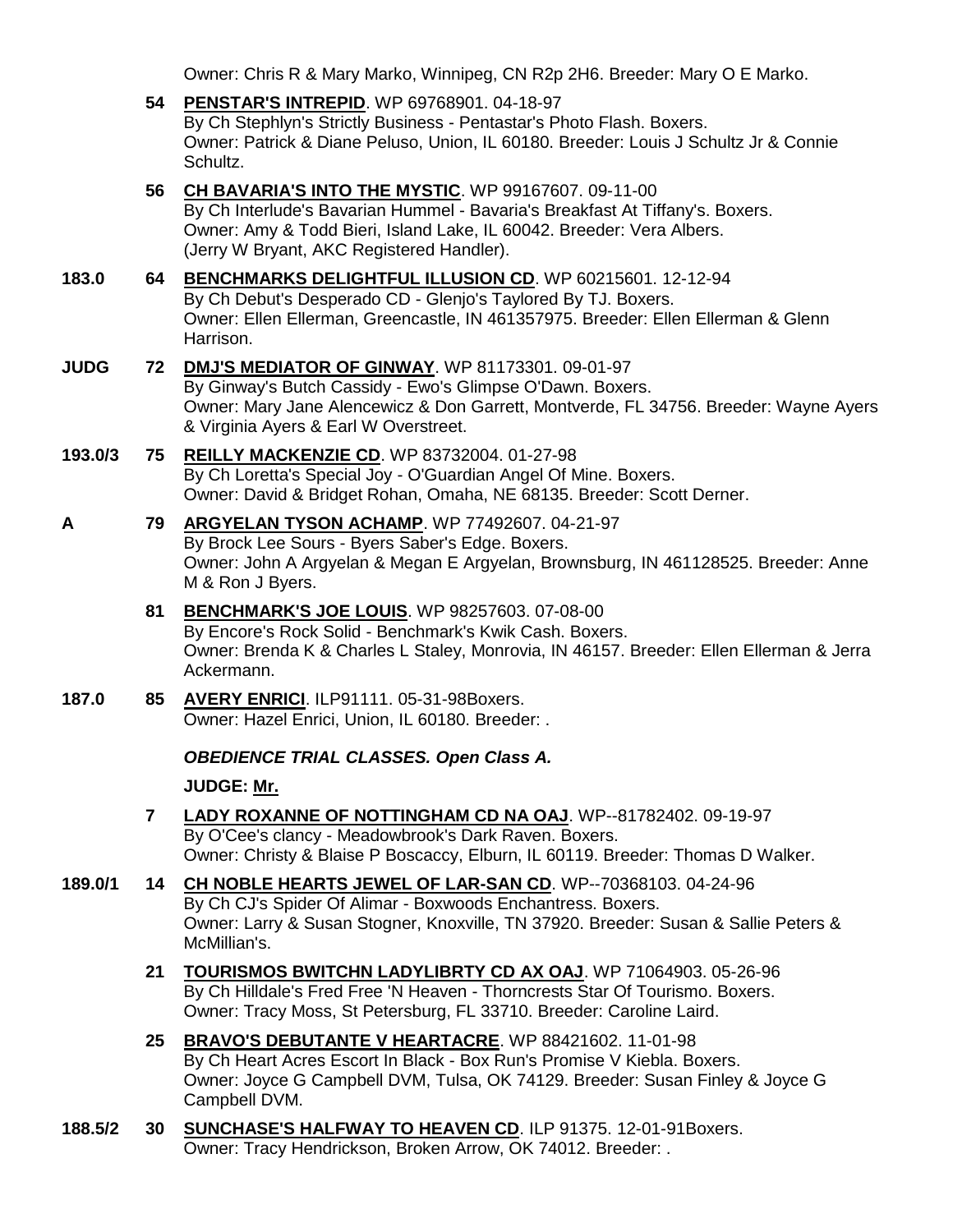**47 [KIMKAR'S HIGHBORN TUG CD NA OAJ](http://www.infodog.com/my/drlookup2.htm?makc=WP%2075081602&mdog=Kimkar%27s+Highborn+Tug+CD+NA+OAJ&wins=all)**. WP 75081602. 01-04-97 By Kimkar's New Kid In Town - Kimkar's Take It Easy. Boxers. Owner: Anita & Timothy Ranieri, Malta, IL 60150. Breeder: Carol Korpal.

### **182.0/3 55 [OH NO IT'S MONGO](http://www.infodog.com/my/drlookup2.htm?makc=ILP85504&mdog=Oh+No+It%27s+Mongo&wins=all)**. ILP85504. 03-10-97Boxers. Owner: Amy & Todd Bieri, Island Lakes, IL 60042. Breeder: .

- **57 [ZYDECO VISTA ESQ.](http://www.infodog.com/my/drlookup2.htm?makc=WP%2090731704&mdog=Zydeco+Vista+Esq.&wins=all)**. WP 90731704. 03-04-99 By Maximillion Esq. - Hearlite's Chula Vista. Boxers. Owner: Teresa L Berge, Rockford, IL 61103. Breeder: Kathy White-Wise.
- **66 [BANTA'S DEVILS ADVOCATE CD](http://www.infodog.com/my/drlookup2.htm?makc=WP%2087019602&mdog=Banta%27s+Devils+Advocate+CD&wins=all)**. WP 87019602. 05-13-98 By Ch Timoshaw Scarborough Royale CD - Woodview's Banta's Charmer. Boxers. Owner: Mary E Banta, St Petersburg, FL 33713. Breeder: Mary Banta & Cheryl M Johnson.
- **67 [RIEGEL'S ROSIE O'GRADY](http://www.infodog.com/my/drlookup2.htm?makc=WP%2080141903&mdog=Riegel%27s+Rosie+O%27Grady&wins=all)**. WP 80141903. 06-16-97 By Ch Timoshaw Scarborough Royale CD - Savoy Hot Sicily CD. Boxers. Owner: Mary E Banta & Lynn Baxter & B J Barnhart Nastor, St Petersburg, FL 33713. Breeder: Esther L Riegel & Mary E Banta.
- **71 [GINWAYS HANSUMIZ AZHANSUMDUZ CD](http://www.infodog.com/my/drlookup2.htm?makc=WP%2073962201&mdog=Ginways+Hansumiz+Azhansumduz+CD&wins=all)**. WP 73962201. 10-17-96 By Ch Ewo's Tie Breaker - Cresther's Crystal Of Ginway. Boxers. Owner: Don Garrett & Maryjane Alencewicz, Montverde, FL 34756. Breeder: Wayne E & Virginia A Ayers & Dr Cres Farrow.
- **181.5/4 73 [MACH SAVOY SICILIAN SILHOUETTE CD](http://www.infodog.com/my/drlookup2.htm?makc=WP%2053782006&mdog=MACh+Savoy+Sicilian+Silhouette+CD&wins=all)**. WP 53782006. 03-01-94 By Ch Savoy Sicilian Stiletto CD TD - Savoy Hotter Than July CDX TDX. Boxers. Owner: Ileana & Frankie Nadal, Valrico, FL 33594. Breeder: Wendy J Mayhall.
	- **80 [STALEY'S SADIE GIRL CD OA OAJ](http://www.infodog.com/my/drlookup2.htm?makc=WP%2086163402&mdog=Staley%27s+Sadie+Girl+CD+OA+OAJ&wins=all)**. WP 86163402. 06-18-98 By Pritiboy Butch Koenig - Comanche Bethsheba. Boxers. Owner: Brenda K Staley, Monrovia, IN 46157. Breeder: Rhonda Peter.
- **A 86 [HALEY'S WINTER STORM](http://www.infodog.com/my/drlookup2.htm?makc=ILP84642&mdog=Haley%27s+Winter+Storm&wins=all)**. ILP84642. 12-18-95 By Lyndell's Gullivers Travels - Alard's Savanna De Jacquet. Boxers. Owner: Shelly Clawson, Sparta, NJ 07871. Breeder: Susan Hoover.

# *OBEDIENCE TRIAL CLASSES. Open Class B.*

# **JUDGE: [Mr.](http://www.infodog.com/show/judge/jdgprofile.htm?jn=)**

- **190.5/3 18 [SWEET'R TH'ANNE WHINE UDX MX MXJ](http://www.infodog.com/my/drlookup2.htm?makc=WP%2078554401&mdog=Sweet%27r+Th%27anne+Whine+UDX+MX+MXJ&wins=all)**. WP 78554401. 02-01-97 By Ch Alimar's Doc Holiday - Box O'Joy's Angelique. Boxers. Owner: Ruth M Hutchins, Cincinnatti, OH 45224. Breeder: Joyce Zillig & Karyn Zillig-Lewis. (Jim Hutchins, Agent).
	- **24 [LAZY K'S MISTY MORNING CDX](http://www.infodog.com/my/drlookup2.htm?makc=WP%2073306101&mdog=Lazy+K%27s+Misty+Morning+CDX&wins=all)**. WP 73306101. 09-08-96 By Ch Misty Valley's Curtain Call - Schoental's Fraulein Katrina. Boxers. Owner: Sue Gubernatis & Ken Knight, Abingdon, MD 21009. Breeder: Ken Knight & Sue Gubernatis.
- **189.5/4 26 [SUNCHASE'S CAUGHT PEEKING CDX NA NAJ](http://www.infodog.com/my/drlookup2.htm?makc=WP%2082586702&mdog=Sunchase%27s+Caught+Peeking+CDX+NA+NAJ&wins=all)**. WP 82586702. 11-22-97 By Ch Holly Lane's Spin A Dream - Ch Sunchase's Fashionably Late CDXOANAJ. Boxers. Owner: Tracy L Hendrickson, Broken Arrow, OK 740129426. Breeder: Tracy L Hendrickson.
	- **27 [CH SUNCHASE'S ZERO TO HERO CDX,NA](http://www.infodog.com/my/drlookup2.htm?makc=WP%2082586701&mdog=Ch+Sunchase%27s+Zero+To+Hero+CDX,NA&wins=all)**. WP 82586701. 11-22-97 By Ch Holly Lane's Spin A Dream - Ch Sunchase Fashionably Late CDX/NAJ/OA. Boxers. Owner: Tracy L Hendrickson, Broken Arrow, OK 740129426. Breeder: Tracy L Hendrickson.
	- **28 [SUNCHASE'S MOMENT IN TIME CDX, NA NAJ](http://www.infodog.com/my/drlookup2.htm?makc=WP%2087714402&mdog=Sunchase%27s+Moment+In+Time+CDX,+NA+NAJ&wins=all)**. WP 87714402. 08-07-98 By Ch Sunchase's Sundance Kid CD, NAJ, OA - Ch Sunchase's Fashionably Late CDX NAJ,O. Boxers. Owner: Tracy L Hendrickson, Broken Arrow, OK 740129426. Breeder: Tracy L Hendrickson.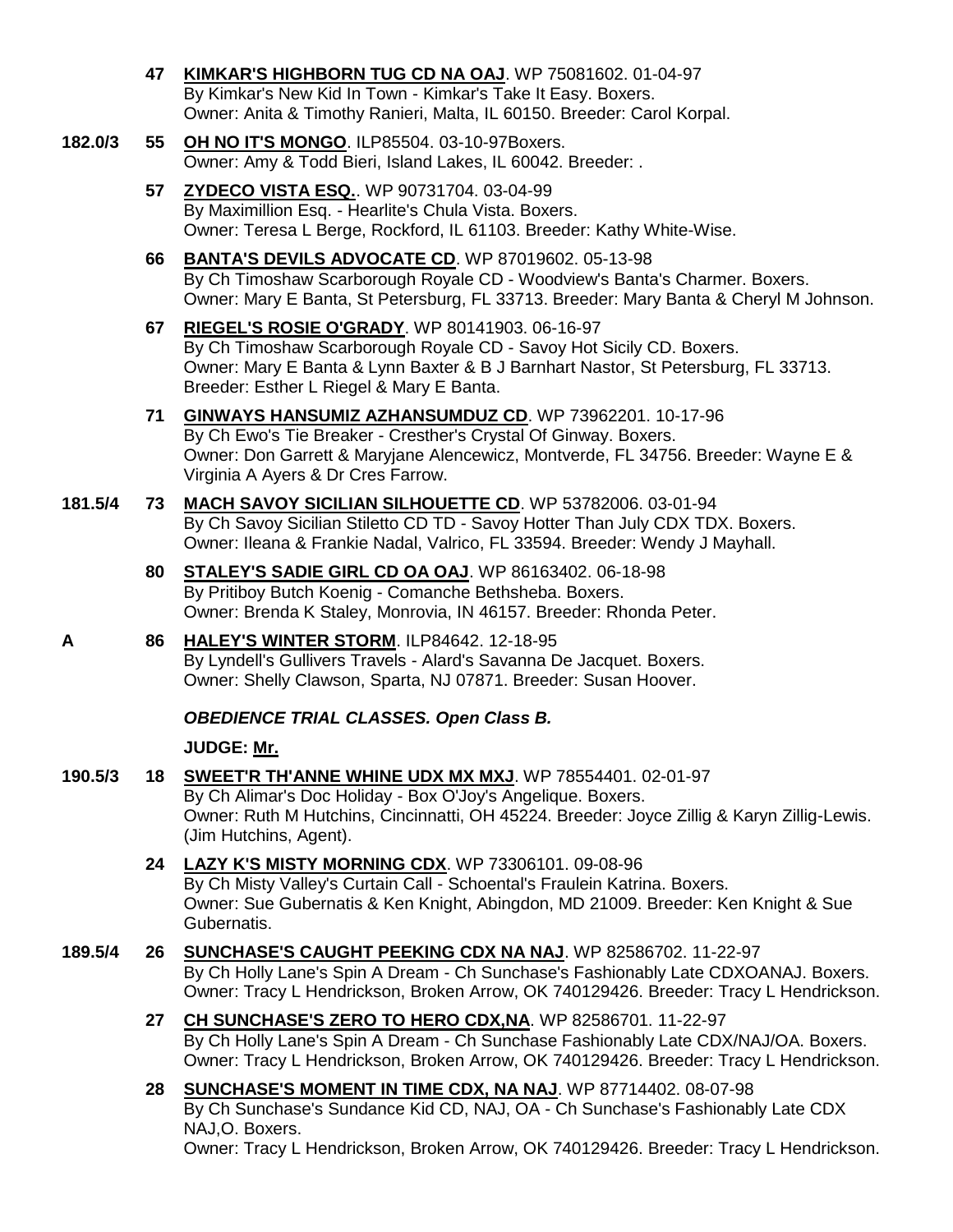- **191.5/2 29 [CH SUNCHASE'S SUICIDE BLONDE UDX, OA OAJ](http://www.infodog.com/my/drlookup2.htm?makc=WP%2072065804&mdog=Ch+Sunchase%27s+Suicide+Blonde+UDX,+OA+OAJ&wins=all)**. WP 72065804. 07-21-96 By Ch Shieldmont's Let's Make A Deal - Ch Sunchase's Hollywood Hype CD. Boxers. Owner: Tracy Hendrickson, Broken Arrow, OK 740129426. Breeder: Tracy L Hendrickson.
	- **60 [MISSY VANDERSPOOL CD](http://www.infodog.com/my/drlookup2.htm?makc=WP%2052933104&mdog=Missy+Vanderspool+CD&wins=all)**. WP 52933104. 01-09-41 By Fiaunce Darby - Scrub Lady DB. Boxers. Owner: Michael & Linda Vanderspool, Lake In The Hills, IL 60102. Breeder: Dale Branderhorst.
- **194.5/1 77 [MARILYNS TAYLOR MADE CDX](http://www.infodog.com/my/drlookup2.htm?makc=WP%2064105102&mdog=Marilyns+Taylor+Made+CDX&wins=all)**. WP 64105102. 07-28-95 By Ch Vancroft's Country Time - Taylor's Special Delivery. Boxers. Owner: Marilyn J Krejci & Deborah P Neufeld, Kissimmee, FL 34744. Breeder: Louis R Taylor Sr.

## *OBEDIENCE TRIAL CLASSES. Utility Class A.*

**JUDGE: [Mr.](http://www.infodog.com/show/judge/jdgprofile.htm?jn=)**

- **24 [LAZY K'S MISTY MORNING CDX](http://www.infodog.com/my/drlookup2.htm?makc=WP%2073306101&mdog=Lazy+K%27s+Misty+Morning+CDX&wins=all)**. WP 73306101. 09-08-96 By Ch Misty Valley's Curtain Call - Schoental's Fraulein Katrina. Boxers. Owner: Sue Gubernatis & Ken Knight, Abingdon, MD 21009. Breeder: Ken Knight & Sue Gubernatis.
- **26 [SUNCHASE'S CAUGHT PEEKING CDX NA NAJ](http://www.infodog.com/my/drlookup2.htm?makc=WP%2082586702&mdog=Sunchase%27s+Caught+Peeking+CDX+NA+NAJ&wins=all)**. WP 82586702. 11-22-97 By Ch Holly Lane's Spin A Dream - Ch Sunchase's Fashionably Late CDXOANAJ. Boxers. Owner: Tracy L Hendrickson, Broken Arrow, OK 740129426. Breeder: Tracy L Hendrickson.
- **27 [CH SUNCHASE'S ZERO TO HERO CDX,NA](http://www.infodog.com/my/drlookup2.htm?makc=WP%2082586701&mdog=Ch+Sunchase%27s+Zero+To+Hero+CDX,NA&wins=all)**. WP 82586701. 11-22-97 By Ch Holly Lane's Spin A Dream - Ch Sunchase Fashionably Late CDX/NAJ/OA. Boxers. Owner: Tracy L Hendrickson, Broken Arrow, OK 740129426. Breeder: Tracy L Hendrickson.
- **28 [SUNCHASE'S MOMENT IN TIME CDX, NA NAJ](http://www.infodog.com/my/drlookup2.htm?makc=WP%2087714402&mdog=Sunchase%27s+Moment+In+Time+CDX,+NA+NAJ&wins=all)**. WP 87714402. 08-07-98 By Ch Sunchase's Sundance Kid CD, NAJ, OA - Ch Sunchase's Fashionably Late CDX NAJ,O. Boxers. Owner: Tracy L Hendrickson, Broken Arrow, OK 740129426. Breeder: Tracy L Hendrickson.
- **42 [KM'S SIVE CDX TD](http://www.infodog.com/my/drlookup2.htm?makc=WP%2055362502&mdog=KM%27s+Sive+CDX+TD&wins=all)**. WP 55362502. 05-07-94 By Turo's Magnum Of The Manor - Miss Muffet Too Too. Boxers. Owner: Katherine Kelly, Springfield, IL 62704. Breeder: Robert L Grothaus & Pearl A Grothaus.

*OBEDIENCE TRIAL CLASSES. Utility Class B.*

**JUDGE: [Mr.](http://www.infodog.com/show/judge/jdgprofile.htm?jn=)**

- **18 [SWEET'R TH'ANNE WHINE UDX MX MXJ](http://www.infodog.com/my/drlookup2.htm?makc=WP%2078554401&mdog=Sweet%27r+Th%27anne+Whine+UDX+MX+MXJ&wins=all)**. WP 78554401. 02-01-97 By Ch Alimar's Doc Holiday - Box O'Joy's Angelique. Boxers. Owner: Ruth M Hutchins, Cincinnatti, OH 45224. Breeder: Joyce Zillig & Karyn Zillig-Lewis. (Jim Hutchins, Agent).
- **29 [CH SUNCHASE'S SUICIDE BLONDE UDX, OA OAJ](http://www.infodog.com/my/drlookup2.htm?makc=WP%2072065804&mdog=Ch+Sunchase%27s+Suicide+Blonde+UDX,+OA+OAJ&wins=all)**. WP 72065804. 07-21-96 By Ch Shieldmont's Let's Make A Deal - Ch Sunchase's Hollywood Hype CD. Boxers. Owner: Tracy Hendrickson, Broken Arrow, OK 740129426. Breeder: Tracy L Hendrickson.
- **77 [MARILYNS TAYLOR MADE CDX](http://www.infodog.com/my/drlookup2.htm?makc=WP%2064105102&mdog=Marilyns+Taylor+Made+CDX&wins=all)**. WP 64105102. 07-28-95 By Ch Vancroft's Country Time - Taylor's Special Delivery. Boxers. Owner: Marilyn J Krejci & Deborah P Neufeld, Kissimmee, FL 34744. Breeder: Louis R Taylor Sr.

*OBEDIENCE TRIAL CLASSES. Brace Competition (Obedience).* **JUDGE: [Mr.](http://www.infodog.com/show/judge/jdgprofile.htm?jn=)**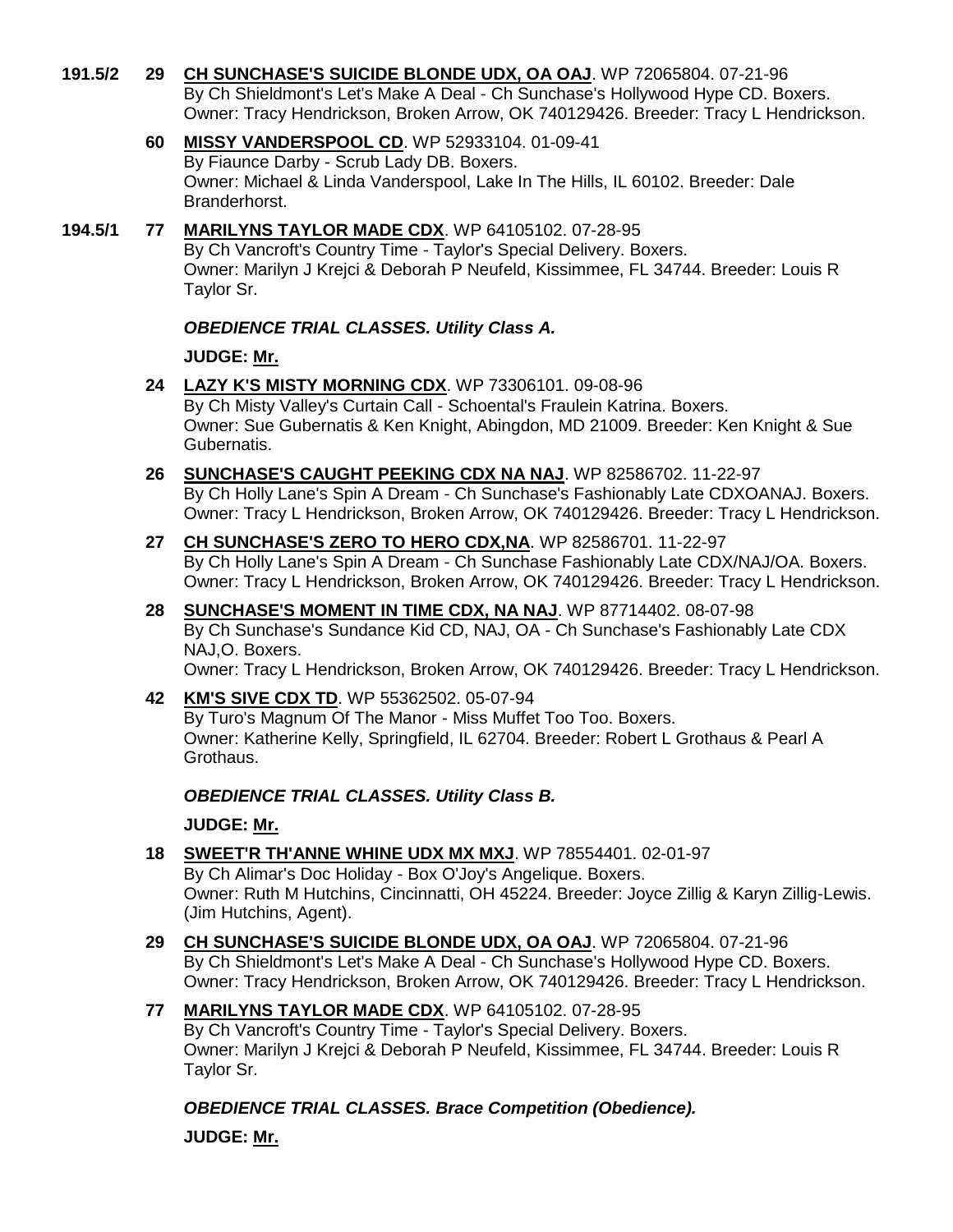- **182.5/1 53 [PENTASTAR'S TENDER ANGEL](http://www.infodog.com/my/drlookup2.htm?makc=WP%2075792604&mdog=Pentastar%27s+Tender+Angel&wins=all)**. WP 75792604. 01-24-97 By Ch Savoye's Sardonyx Lega Limit - Interlude's Tender Memory. Boxers. Owner: Patrick & Diane Peluso, Union, IL 60180. Breeder: Connie & Lou Schultz.
- **182.5/1 54 [PENSTAR'S INTREPID](http://www.infodog.com/my/drlookup2.htm?makc=WP%2069768901&mdog=Penstar%27s+Intrepid&wins=all)**. WP 69768901. 04-18-97 By Ch Stephlyn's Strictly Business - Pentastar's Photo Flash. Boxers. Owner: Patrick & Diane Peluso, Union, IL 60180. Breeder: Louis J Schultz Jr & Connie Schultz.
	- **71 [GINWAYS HANSUMIZ AZHANSUMDUZ CD](http://www.infodog.com/my/drlookup2.htm?makc=WP%2073962201&mdog=Ginways+Hansumiz+Azhansumduz+CD&wins=all)**. WP 73962201. 10-17-96 By Ch Ewo's Tie Breaker - Cresther's Crystal Of Ginway. Boxers. Owner: Don Garrett & Maryjane Alencewicz, Montverde, FL 34756. Breeder: Wayne E & Virginia A Ayers & Dr Cres Farrow.
	- **72 [DMJ'S MEDIATOR OF GINWAY](http://www.infodog.com/my/drlookup2.htm?makc=WP%2081173301&mdog=DMJ%27s+Mediator+Of+Ginway&wins=all)**. WP 81173301. 09-01-97 By Ginway's Butch Cassidy - Ewo's Glimpse O'Dawn. Boxers. Owner: Mary Jane Alencewicz & Don Garrett, Montverde, FL 34756. Breeder: Wayne Ayers & Virginia Ayers & Earl W Overstreet.
	- **80 [STALEY'S SADIE GIRL CD OA OAJ](http://www.infodog.com/my/drlookup2.htm?makc=WP%2086163402&mdog=Staley%27s+Sadie+Girl+CD+OA+OAJ&wins=all)**. WP 86163402. 06-18-98 By Pritiboy Butch Koenig - Comanche Bethsheba. Boxers. Owner: Brenda K Staley, Monrovia, IN 46157. Breeder: Rhonda Peter.
	- **81 [BENCHMARK'S JOE LOUIS](http://www.infodog.com/my/drlookup2.htm?makc=WP%2098257603&mdog=Benchmark%27s+Joe+Louis&wins=all)**. WP 98257603. 07-08-00 By Encore's Rock Solid - Benchmark's Kwik Cash. Boxers. Owner: Brenda K & Charles L Staley, Monrovia, IN 46157. Breeder: Ellen Ellerman & Jerra Ackermann.

*OBEDIENCE TRIAL CLASSES. Veterans Class (Obedience).*

**JUDGE: [Mr.](http://www.infodog.com/show/judge/jdgprofile.htm?jn=)**

- **16 [CH RUFFIAN'S RYAN OF SHERWOOD UD](http://www.infodog.com/my/drlookup2.htm?makc=WP%2049422302&mdog=Ch+Ruffian%27s+Ryan+Of+Sherwood+UD&wins=all)**. WP 49422302. 05-27-93 By Ch Ruffian's Fleet Admiral - Ruffian's Admiral's First Mate. Boxers. Owner: Colleen Fleury, New Orleans, LA 70128. Breeder: Robert & Katherine Finch & Carole Suter.
- **177.0/4 23 [LANCE OF RAVENSWOOD CD](http://www.infodog.com/my/drlookup2.htm?makc=WP%2059916401&mdog=Lance+Of+Ravenswood+CD&wins=all)**. WP 59916401. 11-22-94 By Me Dons Guy Barron - Gwen. Boxers. Owner: Tracy Moss, St Petersburg, FL 33710. Breeder: Lillian Amaro.
	- **61 [B & D'S SHE TALKS TOO MUCH UD OA](http://www.infodog.com/my/drlookup2.htm?makc=ILP83949&mdog=B+&+D%27s+She+Talks+Too+Much+UD+OA&wins=all)**. ILP83949. 12-28-92 By Mullins' Maxwell - Adrea's Sheba. Boxers. Owner: Robert L & Debra L Owens, Luther, IA 501520357. Breeder: Donald & Cathy Mullins.
- **194.5/2 64 [BENCHMARKS DELIGHTFUL ILLUSION CD](http://www.infodog.com/my/drlookup2.htm?makc=WP%2060215601&mdog=Benchmarks+Delightful+Illusion+CD&wins=all)**. WP 60215601. 12-12-94 By Ch Debut's Desperado CD - Glenjo's Taylored By TJ. Boxers. Owner: Ellen Ellerman, Greencastle, IN 461357975. Breeder: Ellen Ellerman & Glenn Harrison.
- **189.0/3 70 [RYZINGSTAR PRESS YOUR LUCK CDX AX AXJ](http://www.infodog.com/my/drlookup2.htm?makc=WP%2054134503&mdog=Ryzingstar+Press+Your+Luck+CDX+AX+AXJ&wins=all)**. WP 54134503. 01-30-94 By Ch Shieldmont's Let's Make A Deal - Ch Starlite's Fancy That. Boxers. Owner: Sandra Vergamini, Aurora, CO 80013. Breeder: Howard Engel & Patricia Healy.
- **194.5/1 74 [ZOEY BEAULA NEC UD OA OAJ](http://www.infodog.com/my/drlookup2.htm?makc=WP%2050406701&mdog=Zoey+Beaula+Nec+UD+OA+OAJ&wins=all)**. WP 50406701. 09-14-93 By Max A Millionaire - Ivey Padgett Sullins. Boxers. Owner: Mary Lynn Nee, Fairview Heights, IL 62208. Breeder: Lisa Sullins & Don Padgett.

*OBEDIENCE TRIAL CLASSES. Team Competition (Obedience).*

**JUDGE: [Mr.](http://www.infodog.com/show/judge/jdgprofile.htm?jn=)**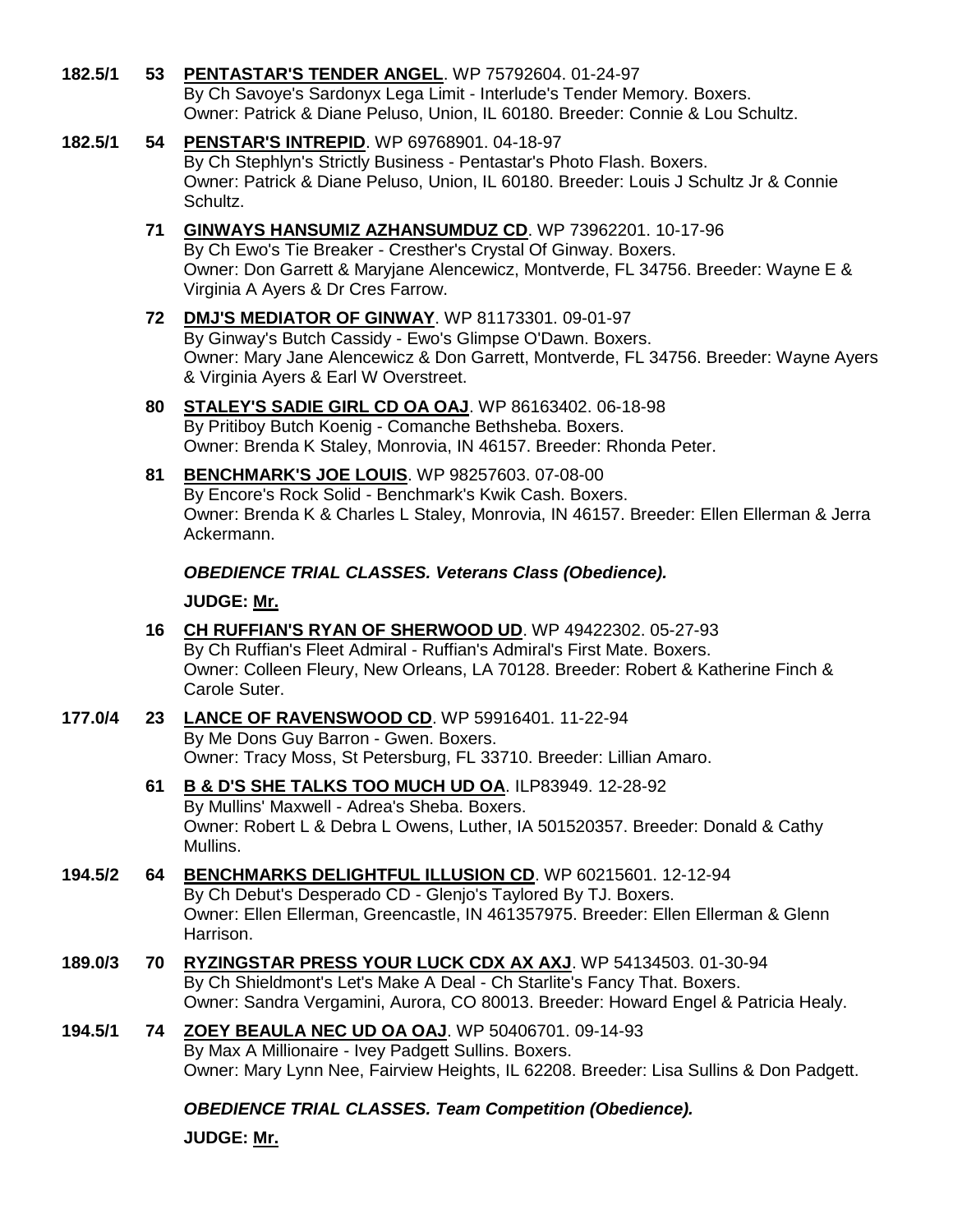| 491.0 |    | 10 BANTA-REIGEL'S SIZZLIN SENSATION. WR 01055704. 01-09-01<br>By Ch Suncrests Fifth Of A Nickel - Reigel's Rosie O'Grady. Boxers.<br>Owner: JoAnn Haberl & Mary Banta & Lynn Baxter, Pinellas Park, FL 33781. Breeder: Mary<br>Banta.<br>(B J Barnhardt, Agent). |
|-------|----|------------------------------------------------------------------------------------------------------------------------------------------------------------------------------------------------------------------------------------------------------------------|
|       |    | 16 CH RUFFIAN'S RYAN OF SHERWOOD UD. WP 49422302. 05-27-93<br>By Ch Ruffian's Fleet Admiral - Ruffian's Admiral's First Mate. Boxers.<br>Owner: Colleen Fleury, New Orleans, LA 70128. Breeder: Robert & Katherine Finch &<br>Carole Suter.                      |
| 491.0 |    | 22 BANTAS BWITCHN SNUGGLE BUNNY. WP 81764902. 10-15-97<br>By Ch Timoshaw Scarborough Royale CD - Brentwoods Barta Spitfire CD. Boxers.<br>Owner: Tracy Moss & Mary Barta, St Petersburg, FL 33710. Breeder: Mary Barta.                                          |
| 604.0 | 23 | LANCE OF RAVENSWOOD CD. WP 59916401. 11-22-94<br>By Me Dons Guy Barron - Gwen. Boxers.<br>Owner: Tracy Moss, St Petersburg, FL 33710. Breeder: Lillian Amaro.                                                                                                    |
| 592.0 | 41 | MARPAL'S TAKE IT TO THE MAX CD. WP 86094703. 06-02-98<br>By Ch Winland's Lotto Of Merrilane - Rochil's Sunchaser At Marpal. Boxers.<br>Owner: Jill Hootman, Clarksville, TN 37042. Breeder: R Paul Hardy & Margaret Hardy.                                       |
| 592.0 |    | 42 KM'S SIVE CDX TD. WP 55362502. 05-07-94<br>By Turo's Magnum Of The Manor - Miss Muffet Too Too. Boxers.<br>Owner: Katherine Kelly, Springfield, IL 62704. Breeder: Robert L Grothaus & Pearl A<br>Grothaus.                                                   |
| 592.0 | 43 | CH CLOUATE'S LADY BANDIT.COM CD. WP 94949203. 11-11-99<br>By Ch Shalsade's Bouncing Bandit - Irish Brogue O'Burks. Boxers.<br>Owner: Connie Back & Susan Kelly, River Ridge, LA 70123. Breeder: Claire Clouate &<br>Susan Kelly.                                 |
| 592.0 | 44 | CH NOBLE HEART'S JEWEL OF LAR-SAN CD. WP 70368103. 04-24-96<br>By Ch CJ's Spider Of Alimar - Boxwood's Enchantress. Boxers.<br>Owner: Larry & Susan Stogner, Knoxville, TN 37920. Breeder: Susan C & Sally L Peters &<br>McMillans.                              |
|       | 45 | TERYL'S JUST CALL ME ANGEL. WP 84910801. 03-14-98<br>By Ch Karmel's Dream Weaver - Kenasher's Scarlet Ribbons. Boxers.<br>Owner: Jill Hootman, Clarksville, TN 37042. Breeder: Terry Shelnutt & Kenneth Johnson &<br>Sherry Johnson.                             |
| 604.0 | 70 | RYZINGSTAR PRESS YOUR LUCK CDX AX AXJ. WP 54134503. 01-30-94<br>By Ch Shieldmont's Let's Make A Deal - Ch Starlite's Fancy That. Boxers.<br>Owner: Sandra Vergamini, Aurora, CO 80013. Breeder: Howard Engel & Patricia Healy.                                   |
| 491.0 | 71 | GINWAYS HANSUMIZ AZHANSUMDUZ CD. WP 73962201. 10-17-96<br>By Ch Ewo's Tie Breaker - Cresther's Crystal Of Ginway. Boxers.<br>Owner: Don Garrett & Maryjane Alencewicz, Montverde, FL 34756. Breeder: Wayne E &<br>Virginia A Ayers & Dr Cres Farrow.             |
| 604.0 | 73 | MACH SAVOY SICILIAN SILHOUETTE CD. WP 53782006. 03-01-94<br>By Ch Savoy Sicilian Stiletto CD TD - Savoy Hotter Than July CDX TDX. Boxers.<br>Owner: Ileana & Frankie Nadal, Valrico, FL 33594. Breeder: Wendy J Mayhall.                                         |
| 604.0 | 74 | ZOEY BEAULA NEC UD OA OAJ. WP 50406701. 09-14-93<br>By Max A Millionaire - Ivey Padgett Sullins. Boxers.<br>Owner: Mary Lynn Nee, Fairview Heights, IL 62208. Breeder: Lisa Sullins & Don Padgett.                                                               |
|       | 77 | <b>MARILYNS TAYLOR MADE CDX.</b> WP 64105102. 07-28-95<br>By Ch Vancroft's Country Time - Tavlor's Special Delivery. Boxers.                                                                                                                                     |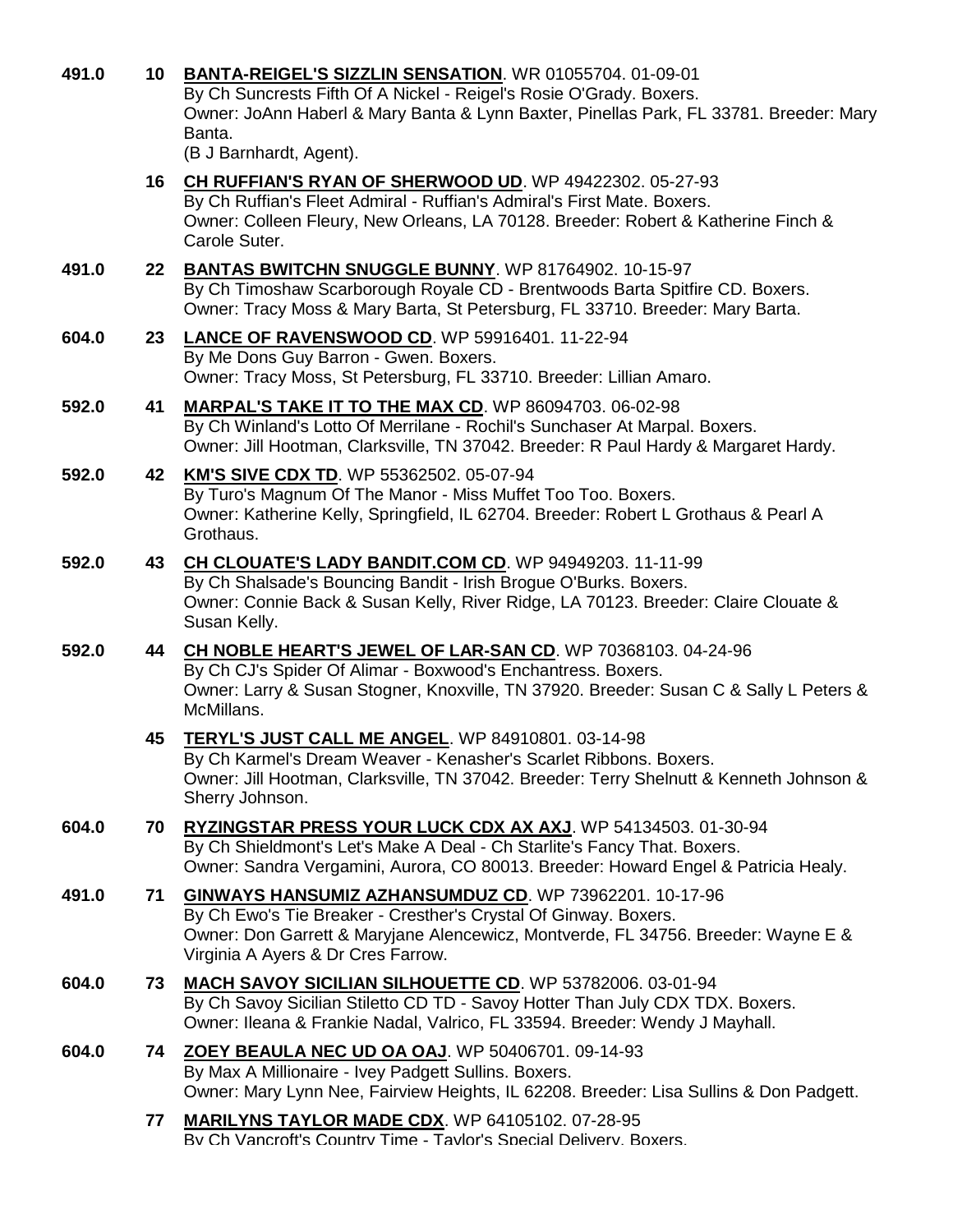Owner: Marilyn J Krejci & Deborah P Neufeld, Kissimmee, FL 34744. Breeder: Louis R Taylor Sr.

**491.0 78 [REIGEL'S ROSIE O'GRADY CD](http://www.infodog.com/my/drlookup2.htm?makc=WP%2080140903&mdog=Reigel%27s+Rosie+O%27Grady+CD&wins=all)**. WP 80140903. 06-16-97 By Ch Timoshaw Scarborough Royale CD - Savoy Hot Sicily CD. Boxers. Owner: Mary Banta, St Petersburg, FL 33713. Breeder: Mary Banta.

### *OBEDIENCE TRIAL CLASSES. Pre-Novice.*

### **JUDGE: [Ms. Karla R. Spitzer](http://www.infodog.com/show/judge/jdgprofile.htm?jn=19767)**

- **181.5 15 [PEPRHL'S ENSIGN SAILOR](http://www.infodog.com/my/drlookup2.htm?makc=WR%2000180801&mdog=Peprhl%27s+Ensign+Sailor&wins=all)**. WR 00180801. 11-27-00 By Ch Holly Lane's Fantan Of Teohlin - Ch Santi Me Frequent Flyer. Boxers. Owner: Meg Sailor, Cedar Rapids, IA 52403. Breeder: Sue Ann Thompson.
- **191.0/4 20 [BRAVO'S MASQUERUDE](http://www.infodog.com/my/drlookup2.htm?makc=WP%2097268105&mdog=Bravo%27s+Masquerude&wins=all)**. WP 97268105. 03-27-00 By Ch Heart Acres Escort In Black - Ch Box Run's Prophesy V Kiebla. Boxers. Owner: Ellen M Gruber, Niles, MI 49120. Breeder: S Finley & J Campbell.
- **187.0 34 [SHALSADE'S CAJUN SHOW GIRL NA](http://www.infodog.com/my/drlookup2.htm?makc=WP%2044511302&mdog=Shalsade%27s+Cajun+Show+Girl+NA&wins=all)**. WP 44511302. 11-15-92 By Ch Kelly's Cajun Tiger - Ch Niklofs Winterstorm Of Sheba. Boxers. Owner: Shirley Laussade & Susan Kelly, Kenner, LA 70062. Breeder: Susan L Kelly & Shirley H Laussade.
	- **35 [CH SHALSADE'S CLASS ACT NA](http://www.infodog.com/my/drlookup2.htm?makc=WP%2088527802&mdog=Ch+Shalsade%27s+Class+Act+NA&wins=all)**. WP 88527802. 10-29-98 By Ch Arriba's Talisman Ego - Shalsade's Cajun Show Girl NA. Boxers. Owner: Susan Kelly & Shirley Laussade, Kenner, LA 70062. Breeder: Susan Kelly & Shirley Laussade.
- **192.0/2 37 [PETRIE-SCARBORO SAILOR'S MOON](http://www.infodog.com/my/drlookup2.htm?makc=WR%2003387206&mdog=Petrie-Scarboro+Sailor%27s+Moon&wins=all)**. WR 03387206. 07-07-01 By Ch Scarboro Hotel California - Ch Petrie's First Watch. Boxers. Owner: V Zurflieh & J Shields & J Haberl & D Butler, Tampa, FL 33610. Breeder: Jerry & Jean Shields.
- **A 40 [RAINMAKER'S HI FIVE](http://www.infodog.com/my/drlookup2.htm?makc=WR%2004686304&mdog=Rainmaker%27s+Hi+Five&wins=all)**. WR 04686304. 10-19-01 By CH Hi-Tech Johny J Of Boxerton - CH Xcel's Exquisite Tradition. Boxers. Owner: Fernando & Ana Garcia , Gregory Stevens, Boca Raton, FL 33487. Breeder: Gregory Stevens.
- **188.5 49 [MOLLYWOOD'S SUNSPOT OF EWO](http://www.infodog.com/my/drlookup2.htm?makc=WP%2057292402&mdog=Mollywood%27s+Sunspot+Of+EWO&wins=all)**. WP 57292402. 08-22-94 By Ch EWO's Nice And Easy - EWO's Sadie Lian. Boxers. Owner: Ann Campbell, Brandon, FL 33511. Breeder: Vickie & Danny Long.
	- **51 [B & D'S U OUGHTA C DA OTHER GUY](http://www.infodog.com/my/drlookup2.htm?makc=ILP92563&mdog=B+&+D%27s+U+Oughta+C+Da+Other+Guy&wins=all)**. ILP92563. 11-27-00Boxers. Owner: Robert L & Debra L Owens, Luther, IA 501520357. Breeder: .
	- **59 [LUCKY-E'S SCOTCH THISTLE](http://www.infodog.com/my/drlookup2.htm?makc=WP%2092085002&mdog=Lucky-E%27s+Scotch+Thistle&wins=all)**. WP 92085002. 04-21-99 By Ch Rummer Run's Ticker Tape - Ch Frau Beckmeister of Lucky-E. Boxers. Owner: Vanessa Everett & D Everett & J Everett & M Vanderspool, Ringwood, IL 600729627. Breeder: Clyde Hoppe & Carolyn Hoppe.
	- **62 [VICTORIA'S HEAVEN CAN WAIT](http://www.infodog.com/my/drlookup2.htm?makc=WP%2099009502&mdog=Victoria%27s+Heaven+Can+Wait&wins=all)**. WP 99009502. 08-01-00 By Ch Dusty Road's First Impression NA - Ch Victoria's Snap, Crackle, Pop. Boxers. Owner: Lisa Lovasco, Linwood, MI 48634. Breeder: Jennifer Hornsby & Jillian Fittinger.
- **191.5/3 65 [CH HI-MASTER'S REGAL FIRE LORD](http://www.infodog.com/my/drlookup2.htm?makc=WP%2086444604&mdog=Ch+Hi-Master%27s+Regal+Fire+Lord&wins=all)**. WP 86444604. 06-26-98 By Ch Bayview Strides Ahead - Ch High Crest's Chances Are. Boxers. Owner: Korinne Vanderpool & Maggie Johnson, Frisco, TX 75035. Breeder: Maggie Johnson & Alma Pomeroy & Adrienne Baker. (Terri Galle, Agent).
	- **72 [DMJ'S MEDIATOR OF GINWAY](http://www.infodog.com/my/drlookup2.htm?makc=WP%2081173301&mdog=DMJ%27s+Mediator+Of+Ginway&wins=all)**. WP 81173301. 09-01-97 By Ginway's Butch Cassidy - Ewo's Glimpse O'Dawn. Boxers.